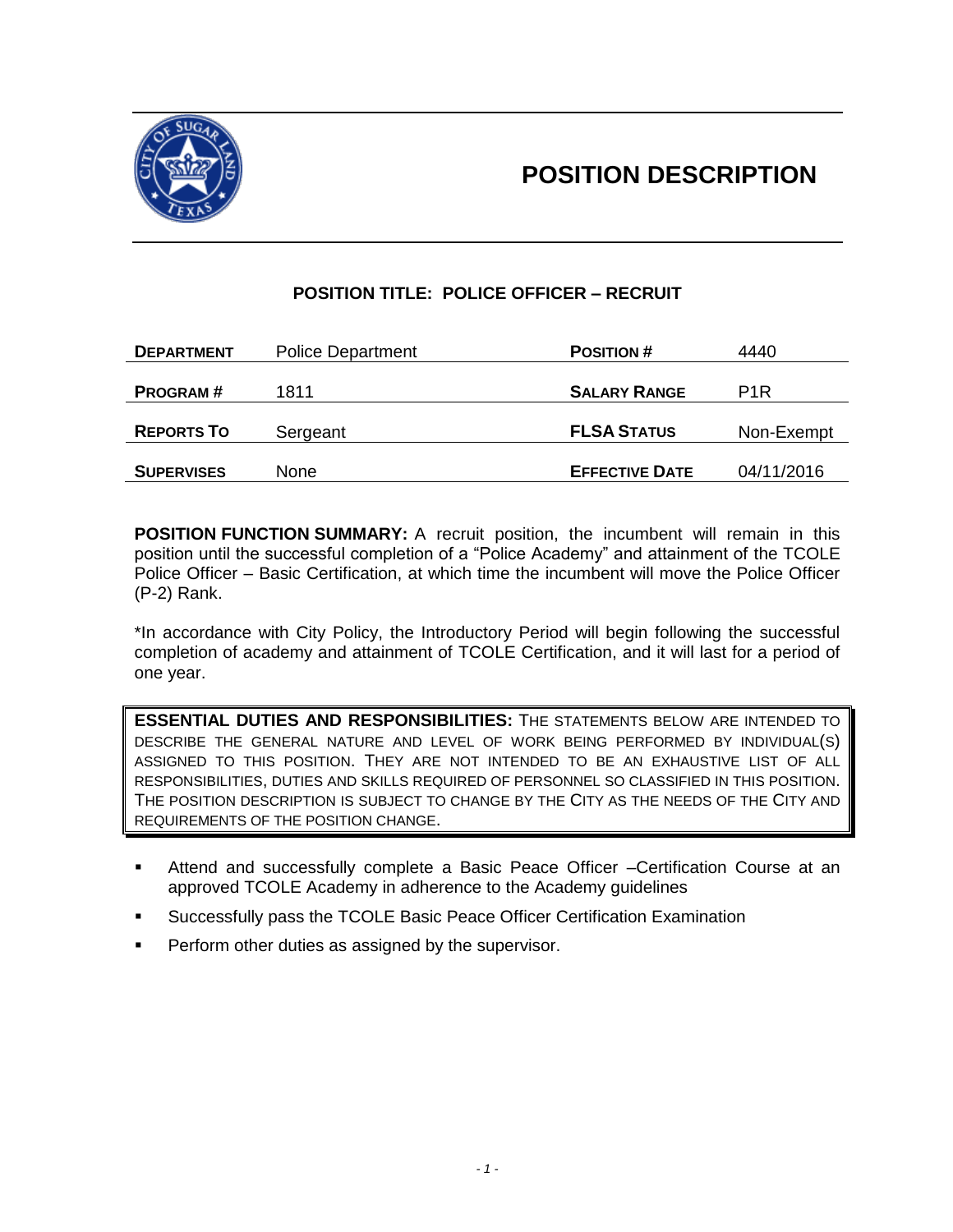**CONTACT WITH OTHERS:** TO PERFORM THIS POSITION SUCCESSFULLY, AN INDIVIDUAL(S) MAY BE REQUIRED TO HAVE CONTACT/COMMUNICATIONS WITH INDIVIDUALS INTERNALLY AND EXTERNALLY ON A REGULAR BASIS.

|                             | Most of the time. Verbal exchange over telephone and in person. |
|-----------------------------|-----------------------------------------------------------------|
| <b>EMPLOYEES WITHIN</b>     | Written exchange through correspondence such as e-mail,         |
| <b>DEPARTMENT</b>           | letters, and memorandum.                                        |
|                             | Seldom. Verbal exchange over telephone and in person. Written   |
| <b>OTHER CITY EMPLOYEES</b> | exchange through correspondence.                                |
| <b>GENERAL</b>              |                                                                 |
| <b>PUBLIC/CITIZENS</b>      | Seldom. Verbal exchange over telephone and in person.           |
| <b>COMMUNITY</b>            |                                                                 |
| <b>ORGANIZATIONS</b>        | Rarely. Verbal exchange over telephone and in person.           |
|                             |                                                                 |
| <b>ELECTED OFFICIALS</b>    | Rarely. Verbal exchange over telephone and in person.           |
| <b>VENDORS/CONTRACTORS</b>  |                                                                 |
| <b>/REGULATORY AGENCIES</b> | Rarely. Verbal exchange over telephone and in person.           |

**QUALIFICATION REQUIREMENTS:** TO PERFORM THIS POSITION SUCCESSFULLY, AN INDIVIDUAL(S) MUST BE ABLE TO PERFORM EACH ESSENTIAL DUTY AND RESPONSIBILITY SATISFACTORILY. THE REQUIREMENTS LISTED BELOW ARE REPRESENTATIVE OF THE KNOWLEDGE, SKILL, AND/OR ABILITY REQUIRED.

# **Knowledge:**

- Knowledge of the Internet, and office software such as Word, PowerPoint, Excel, and Outlook.
- Knowledge of the rules of English grammar, spelling, and punctuation.

# **Skills:**

- Skilled in preparing documents without errors in grammar, spelling, or punctuation.
- Superior organizational skills and prioritize own work.
- Uses time effectively to accomplish tasks.
- **•** Communicates effectively both orally and in writing.
- **Interacts professionally with the public and public officials.**
- Works closely and harmoniously with others to accomplish tasks.

#### **Abilities:**

- Ability to complete assigned tasks within tight deadlines.
- Ability to prioritize work, make independent judgments and manage multiple projects.
- Ability to establish and maintain effective working relationships within the organization.
- Ability to communicate effectively with all levels of staff, public officials, and the general public.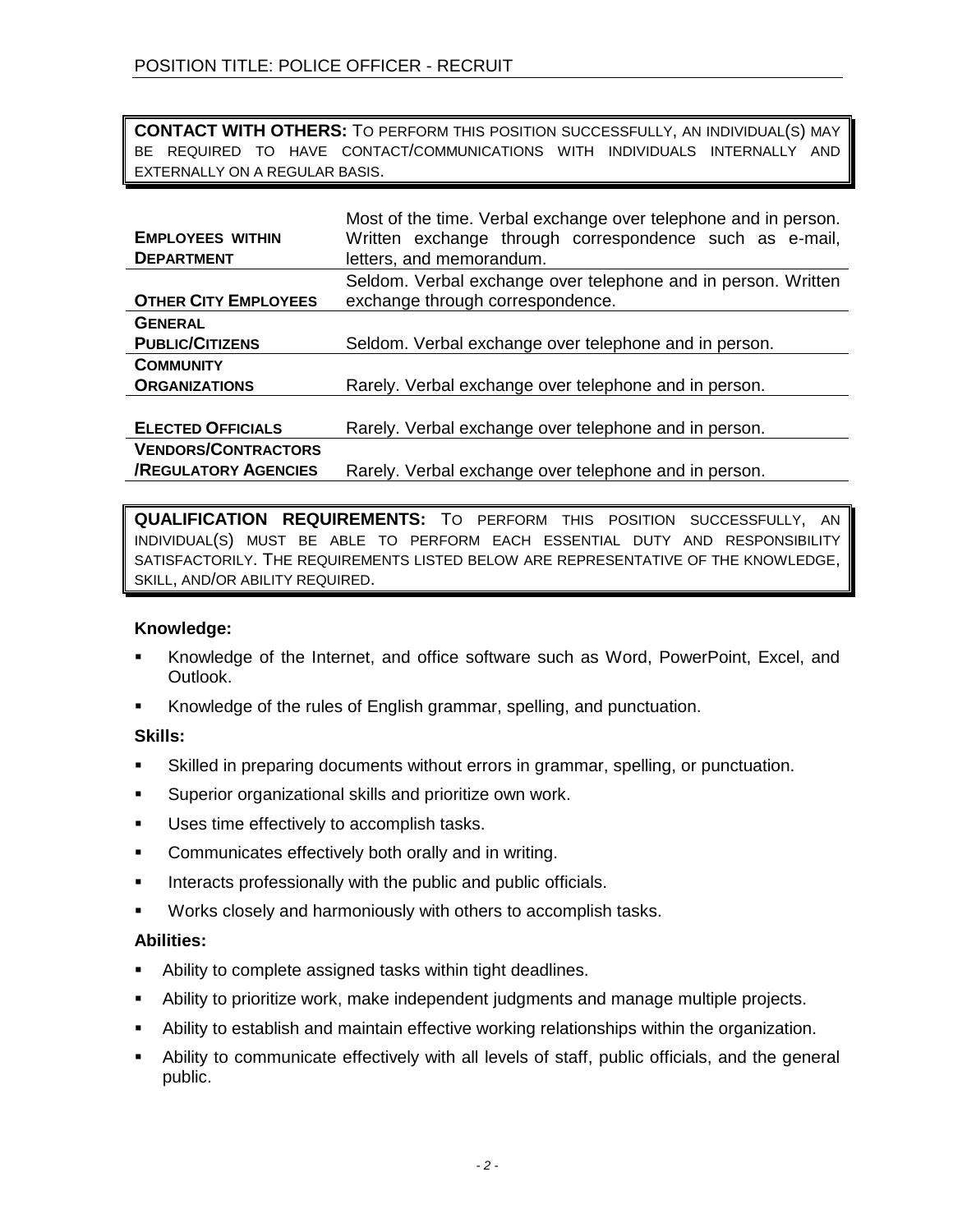**EDUCATION, EXPERIENCE AND TRAINING:** THE PREFERRED WAY TO OBTAIN THE MINIMUM KNOWLEDGE, SKILLS AND ABILITIES TO PERFORM THE ESSENTIAL DUTIES AND RESPONSIBILITIES OF THIS POSITION ARE LISTED BELOW. THE CITY RESERVES THE RIGHT TO ALLOW SUBSTITUTIONS IN THE EVENT THAT A CANDIDATE OR INCUMBENT EXCEEDS REQUIREMENTS IN ONE AREA BUT MAY BE DEFICIENT IN ANOTHER.

# **Formal Education:**

- High School Diploma or GED
- A Bachelor's Degree from an accredited school or university with a GPA of 2.0 or higher. Or
- Two years active United States Armed Forces Military Experience with an Honorable Discharge.

# **Training (License and/or Certification):**

- Must be able to be licensed as a peace officer in the state of Texas.
- Valid Class "C" Texas Drivers License.

# **Other Requirements:**

- Must be 21 years old, or older.
- No felony convictions or misdemeanor charges within the past five years.
- Good moral character.
- Stable employment record, with no history of any conduct, which may affect suitability for law enforcement work.
- Non-smoker *PREFERRED*.
- Pass each step of the selection process, which includes: written test, physical fitness test, oral interview board, psychological evaluation, and thorough background investigation.

**PHYSICAL DEMANDS:** THE PHYSICAL DEMANDS DESCRIBED HERE ARE REPRESENTATIVE OF THOSE THAT MUST BE MET BY AN EMPLOYEE TO SUCCESSFULLY PERFORM THE ESSENTIAL FUNCTIONS OF THIS POSITION. REASONABLE ACCOMMODATIONS MAY BE MADE TO ENABLE INDIVIDUALS TO PERFORM THE ESSENTIAL FUNCTIONS.

| <b>STAND/WALK</b>  | Very Frequent walking to respond to calls for police service. Infrequent<br>running to distances of 120 yards to catch fleeing suspects or responds<br>to other emergencies.                    |
|--------------------|-------------------------------------------------------------------------------------------------------------------------------------------------------------------------------------------------|
| <b>SIT</b>         | Sitting at computer for reports and in police vehicles.                                                                                                                                         |
| <b>TALK/LISTEN</b> | Hearing sufficient to understand normal conversation in person, on the<br>telephone, and police radio with the ability to understand radio<br>transmissions in noisy and stressful environment. |